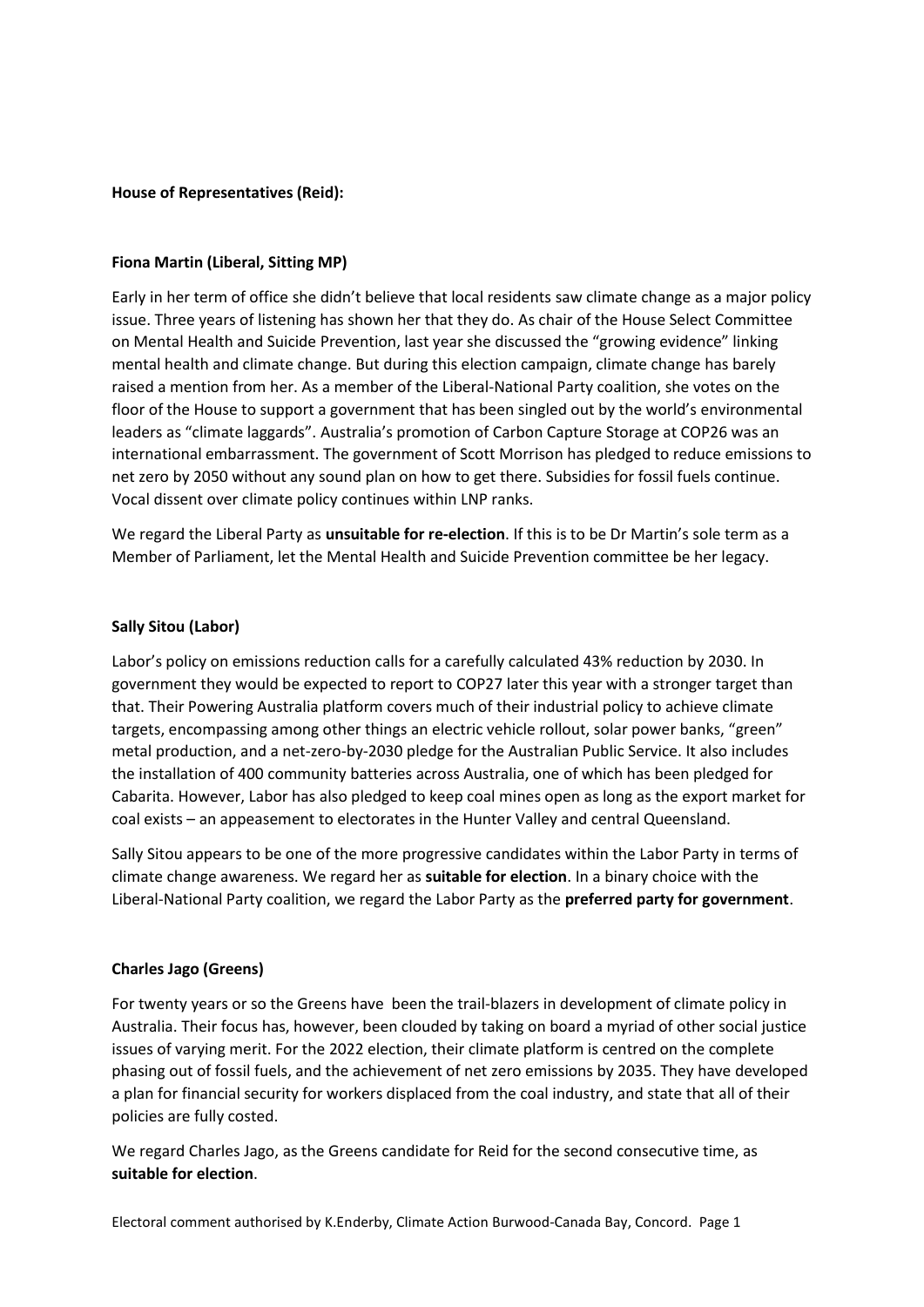### **Sahar Khalili (Fusion Party**)

The Fusion Party was created as a merger of five parties (Science, Pirate, Secular, Vote Planet and Climate Change Justice), motivated by the need to have a sufficient number of members for registration as a party for this election. Whether they can hold together ideologically into the future remains to be seen. They propose to declare a national climate emergency, achieve net zero emissions "in ten years", and set a renewable energy target of 800%, as well as publishing a detailed Ecological Restoration platform. One significant difference from the Greens and Labor is that the Fusion Party supports the use of nuclear power as an energy source.

Sahar comes to the Fusion Party via the Science Party. She has run an energetic and high-profile campaign in Reid. Fusion's corflute design has been a notable standout from the conventional format used by other parties. While we do wonder how the five-party merger will hold in the long term, we regard Sahar Khalili and the Fusion Party as **suitable for election**.

## **Natalie Baini (Independent**)

Natalie Baini is a former member of the Liberal Party who had a falling out with her colleagues and decided to run as an Independent. Much of her campaign has consisted of an attack on the incumbent Liberal, Fiona Martin, with emphasis on her own residency as a local within the electorate. Policy is focused on support for small business. Ms Baini has acknowledged on several occasions the significance of climate change and the need for urgent action to fix the problem, but has issued no policies to achieve this.

Given this omission, we regard Natalie Baini's position as **inadequate** to justify her election.

# **Andrew Cameron (Liberal Democrats)**

According to the LDP website, Cameron is a "keen student of history and someone who has followed politics his whole life". The LibDems have a "freedom manifesto" rather than a policy platform. It makes no reference to "climate change" but several to "climate alarmist ideology". They have no net zero emissions plan and would abolish the Renewable Energy Target.

We regard the Liberal Democrats' policy as **hostile** to climate action, thereby rendering Andrew Cameron unsuitable for election.

# **Jamal Daoud (United Australia Party)**

Jamal Daoud is the UAP candidate for Reid and has been actively campaigning, especially within the Muslim community.

Nationally, the UAP's campaign strategy centres around spending exorbitant amounts of money to criticise the government's exorbitant debt, and to make wildly unrealistic promises on things like low interest home loans. The United Australia Party supports the use of nuclear power as an energy